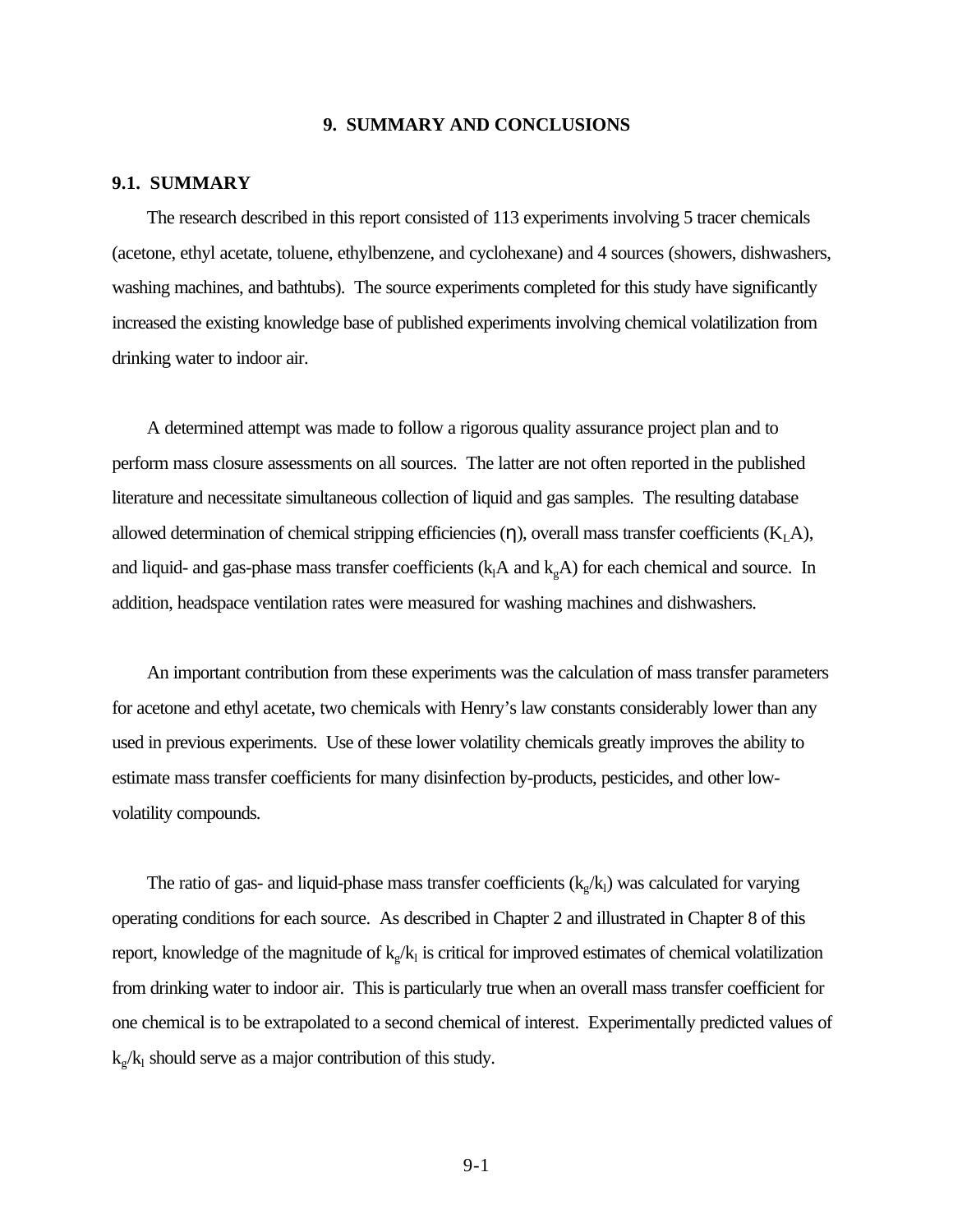A series of dynamic emission models were developed for each source and were based on fundamental reactor analyses, mass balances, and mass transfer kinetics. The experimental mass transfer coefficients, air exchange rates, and protocols described in this report can be used as direct input values or to estimate reasonable input values for the reported emission models. In addition to input parameters based on this research, values based on previous research are provided. All experimental results related to chemical volatilization from tap water are now available in a single database provided in the Appendix. The database contains 454 experimental results (including 293 results from this study) and is a valuable source of information for those interested in modeling human inhalation exposures related to specific contamination scenarios.

Values of  $K<sub>L</sub>A$ ,  $k<sub>g</sub>A$ ,  $k<sub>l</sub>A$ ,  $k<sub>g</sub>/k<sub>l</sub>$ , and headspace ventilation rates are presented in Chapters 4 through 7. A summary of chemical stripping efficiencies is provided in Table 9-1 for each source. The ranges of stripping efficiencies for each chemical and source reflect the fact that, for some sources, the rate of volatilization from drinking water to indoor air, and subsequent human exposure, is highly dependent on source operating conditions. In many cases, assuming 100% volatilization will significantly overestimate emissions and human inhalation exposure to chemicals originating in drinking water.

A set of general conclusions is provided in Section 9.2. Source-specific conclusions are provided in Sections 9.3 through 9.6. Finally, recommendations for future research are provided in Section 9.7.

| <b>Chemical</b>                   | <b>Showers</b> | Bathtubs <sup>a</sup>   | <b>Dishwashers</b> | <b>Washing machines</b> <sup>b</sup> |
|-----------------------------------|----------------|-------------------------|--------------------|--------------------------------------|
| Acetone                           | $6.3 - 16$     | $2.6 - 14$              | $18 - 55$          | $3.8 - 38$                           |
| <b>Ethyl</b>                      | $15 - 36$      | $4.6 - 16$              | $\ast$             | $\ast$                               |
| Acetate                           |                |                         |                    |                                      |
| <b>Toluene</b>                    | $61 - 77$      | $35 - 53$               | $96 - 98$          | $30 - 99$                            |
| <b>Ethylbenzene</b>               | $62 - 75$      | $33 - 54$               | $97 - 98$          | $31 - 99$                            |
| Cyclohexane                       | $65 - 80$      | $64 - 69$               | 100                | $40 - 100$                           |
|                                   |                | Flow-through: $37 - 96$ |                    | Fill:<br>$4.5 - 20$                  |
| ${\bf k}_{\rm g}/{\bf k}_{\rm l}$ | $110 - 223$    | Fill:<br>$27 - 77$      | $\ast$             | Wash/Rinse: $0.13 - 8.6$             |
|                                   |                | Bathing:<br>$54 - 78$   |                    |                                      |

Table 9-1. Summary of experimental stripping efficiencies and  $\mathbf{k}_g/\mathbf{k}_1$ 

<sup>a</sup>Stripping efficiency based on combined effects of filling and bathing (20 minutes) in series. <sup>b</sup>Stripping efficiency based on combined effects of fill and wash (or rinse) in series.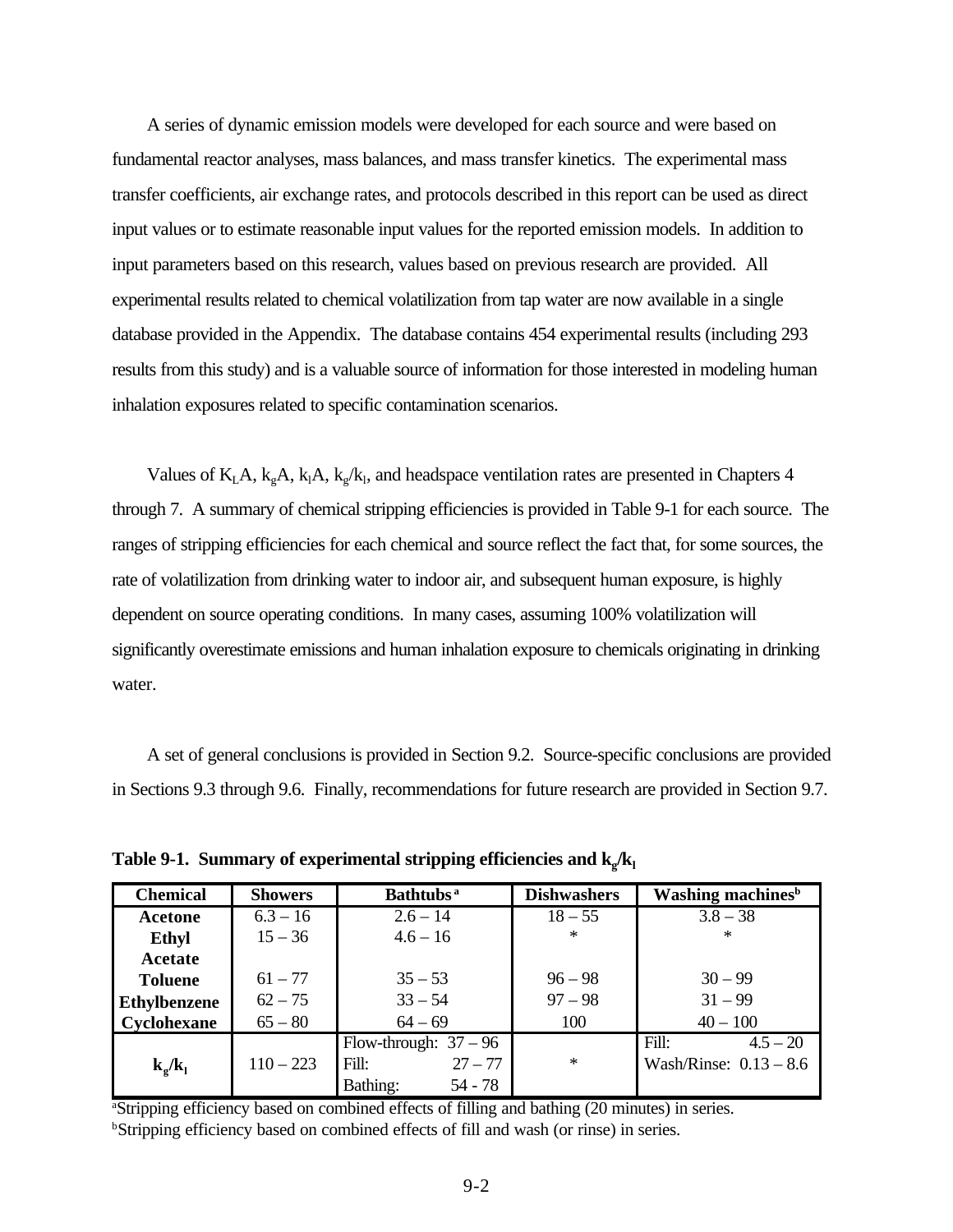\*Unable to determine

## **9.2. CONCLUSIONS: GENERAL**

The findings of this study lead to several general conclusions about all, or most, sources and chemicals:

- 1. System operating conditions can have a significant effect on chemical emissions. This is particularly true for lower volatility chemicals (e.g., ethyl acetate and acetone) and for all chemicals emitted from washing machines.
- 2. For higher volatility chemicals (e.g., with Henry's law constants greater than toluene), chemical stripping efficiencies should vary by approximately 30% or less (relative) over a wide range of system operating conditions for showers, bathtubs, and dishwashers.
- 3. Although many operating conditions can affect chemical volatilization rates from water to indoor air, water temperature appears to have the greatest effect over all sources and chemicals. This is generally caused by a combination of increases in Henry's law constants  $(H_c)$  and liquid-phase mass transfer coefficients, as well as by increases in headspace ventilation rates for washing machines and dishwashers.
- 4. Chemical stripping efficiencies increase as Henry's law constant increases from lower volatility chemicals, (e.g., acetone and ethyl acetate) to higher volatility chemicals (e.g., toluene, ethylbenzene, and cyclohexane). However, stripping efficiencies are relatively insensitive to Henry's law constant for H<sub>c</sub> greater than that of toluene. The one exception is for the fill cycle of bathtubs.
- 5. Failure to properly account for gas-phase resistance to mass transfer can lead to significant overestimates of chemical volatilization to indoor air. This is particularly true for lower volatility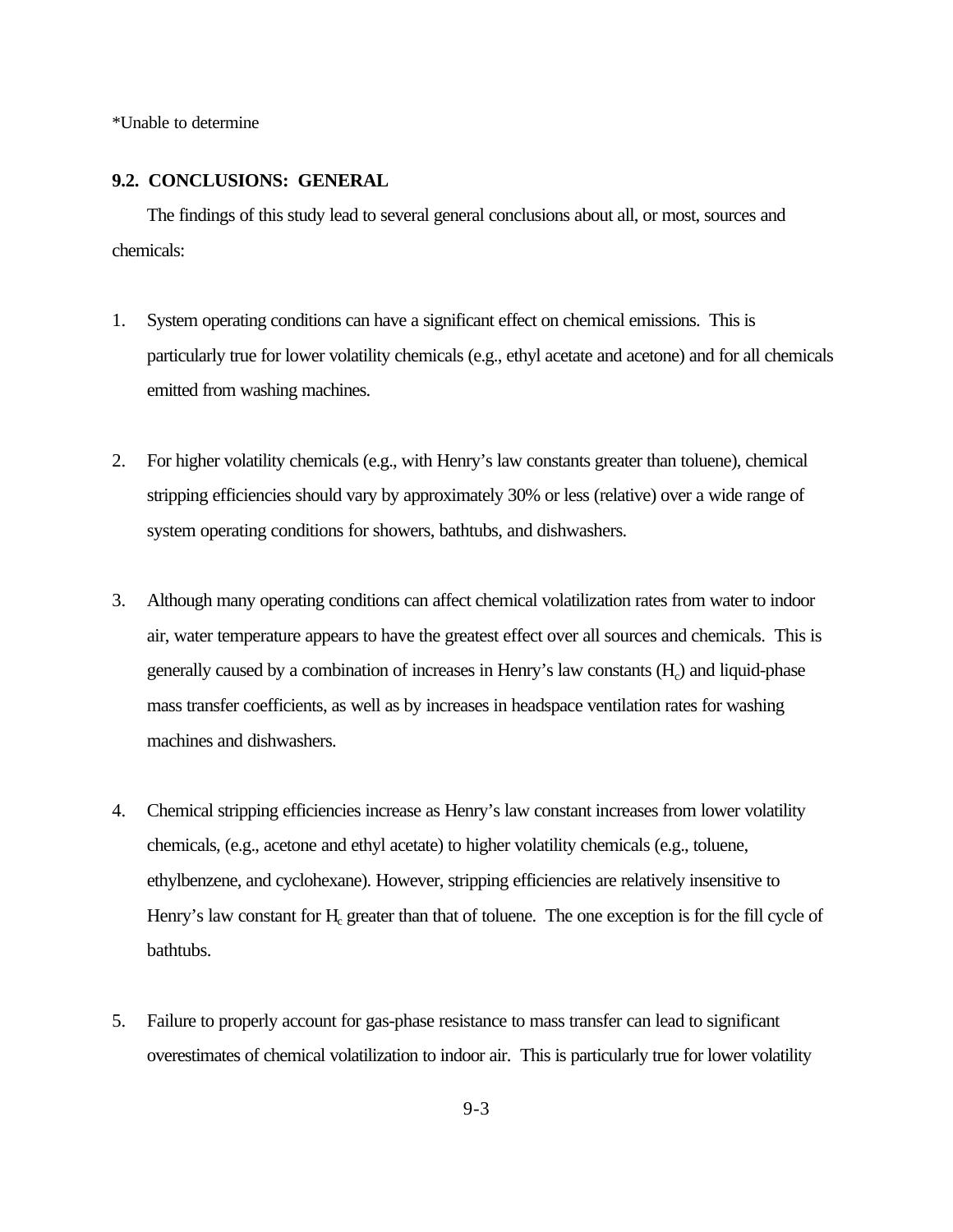chemicals or those sources with low values of gas- to liquid-phase mass transfer coefficients  $(k_g / k_l)$ (e.g., washing machines).

- 6. Significant improvements in emissions estimates are possible by incorporating appropriate values of  $k_g/k_l$  into the estimation process. However, values of  $k_g/k_l$  are specific to individual systems and operating conditions and should therefore be chosen carefully.
- 7. The use of dual tracers with similar physicochemical properties (e.g., toluene and ethylbenzene) can be effective as internal checks of the quality of experimental results.

### **9.3. CONCLUSIONS: SHOWERS**

Showers are the most extensively studied source of chemical volatilization from drinking water to indoor air. However, previous studies are limited in terms of the separation of gas- and liquid-phase mass transfer coefficients, and analyses of compounds with significant gas-phase resistance to mass transfer. Furthermore, previous researchers have speculated on the validity of the assumptions that shower stall atmospheres are well mixed. The following conclusions stem from this study and directly address the issues listed above:

- 1. The shower stall atmosphere is relatively well mixed; that is, gas-phase concentrations should be relatively homogenous throughout a shower stall.
- 2. Gas-phase resistance to mass transfer dominates the overall resistance to mass transfer for acetone and chemicals with Henry's law constants lower than  $H_c$  for acetone. Gas- and liquidphase resistances are both important for compounds with  $H_c$  similar to ethyl acetate.
- 3. Liquid-phase resistance to mass transfer is dominant for chemicals with  $H_c$  greater than toluene. Thus, overall mass transfer coefficients for two or more of these compounds can be related using only liquid-phase molecular diffusion coefficients.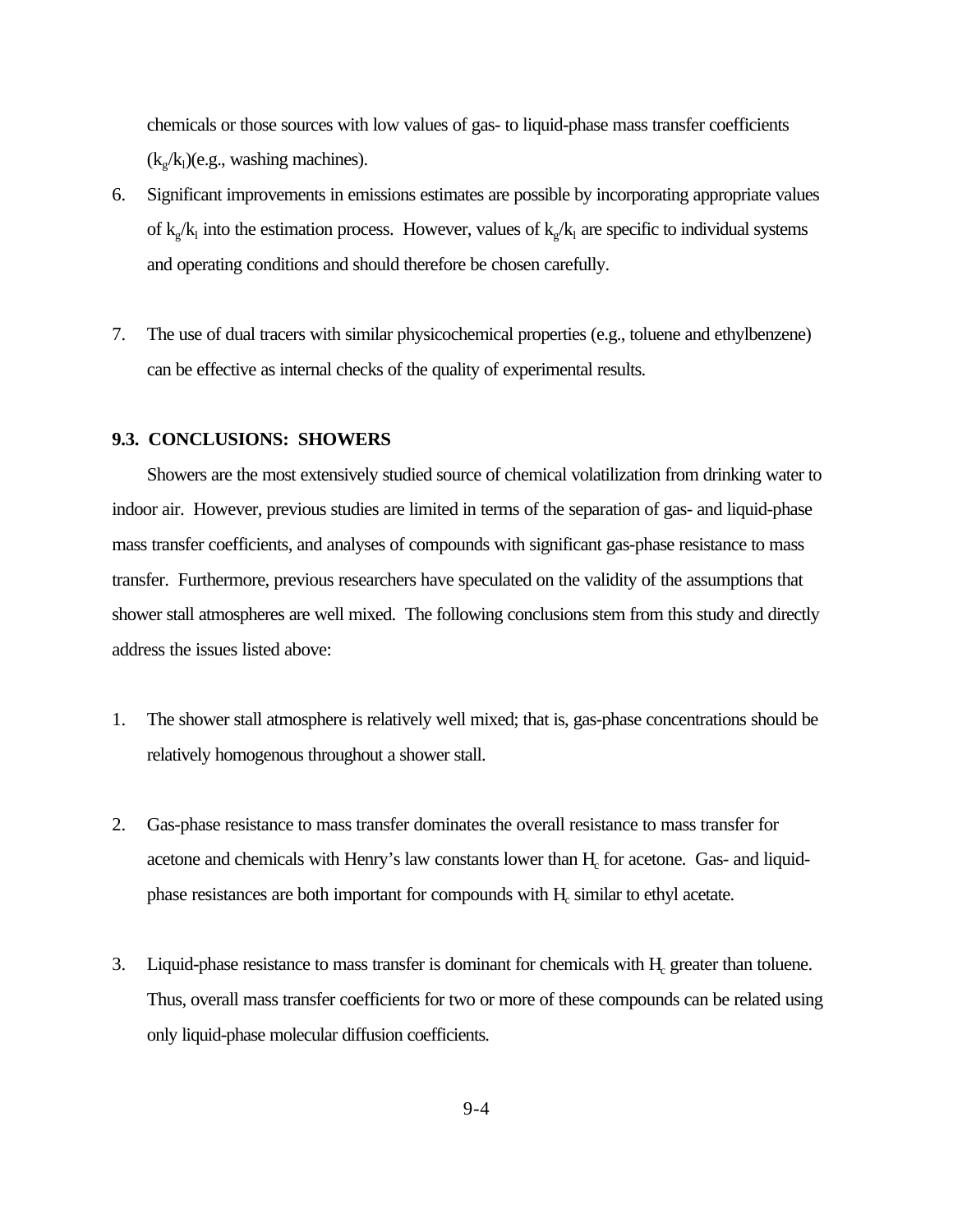- 4. On the basis of the results of this study, stripping efficiencies for chemicals with H<sub>c</sub> greater than or equal to toluene should range from 60% to 80%. Slight deviations between this range and those previously reported by other researchers are likely caused by differences in showerheads.
- 5. Mass emission rates from water to shower stall air decrease with time depending on the volatility of a chemical and its approach to equilibrium. Thus, knowing a chemical's Henry's law constant at typical shower temperatures is important.

## **9.4. CONCLUSIONS: DISHWASHERS**

Previous to this study, dishwashers had received little attention as emission sources. The following conclusions are derived from 29 experiments involving a commercial dishwasher:

- 1. Dishwashers are characterized by a low, but continuous and constant, headspace ventilation rate during operation.
- 2. Dishwashers are extremely effective at stripping a wide range of chemicals from water.
- 3. High stripping efficiencies (approaching 100% for chemicals with  $H_c \ge$  toluene) can be attributed to the high water temperatures used in dishwashers, relatively high liquid-phase mass transfer coefficients associated with airborne droplets, and large headspace volume relative to water volume within the dishwasher.
- 4. Chemicals are rapidly stripped from water to the interior headspace of dishwashers during the first minute of water spraying, that is, during rinse and wash cycles. Thereafter, chemicals with Henry's law constants less than or equal to those associated with ethylbenzene approach a state of chemical equilibrium.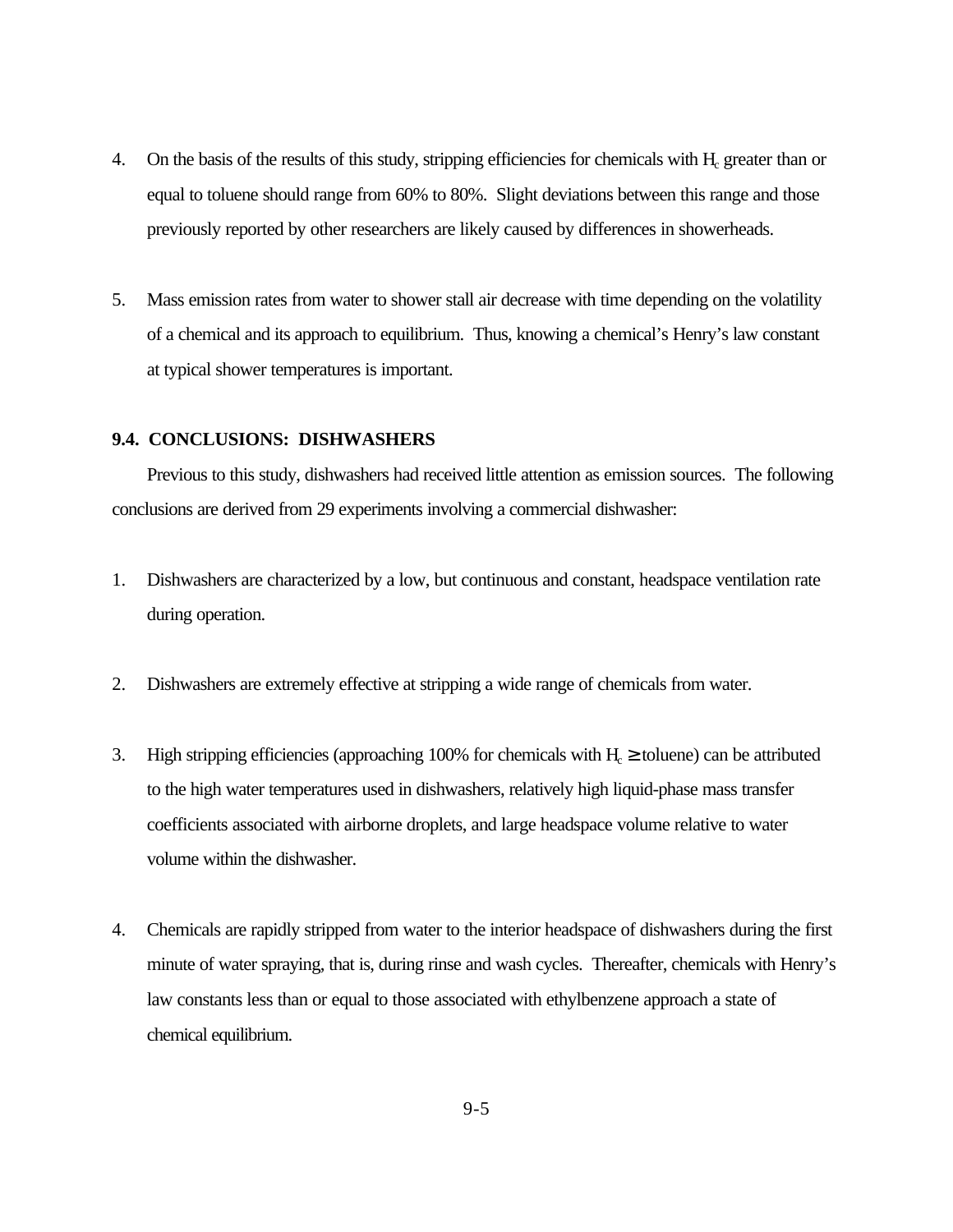5. The most significant release of chemicals to indoor air would occur if the dishwasher door is opened immediately after use.

## **9.5. CONCLUSIONS: WASHING MACHINES**

Chemical emissions from washing machines have received some attention in the published literature. However, variations in machine operating conditions and chemical properties have been limited. Furthermore, previous researchers have not addressed the potential for emissions during fill cycles. The following conclusions come from 57 experiments using a commercial washing machine:

- 1. Washing machines are well ventilated, with air exchange rates exceeding those for dishwashers by one to two orders of magnitude.
- 2. The use of hot water leads to significant increases in washing machine ventilation rates caused by buoyancy-induced air flows.
- 3. Stripping efficiencies from washing machines, more than any other source, are extremely sensitive to system operating conditions.
- 4. Under appropriate conditions (hot water, rinse cycle with no detergent present, low clothes loading), stripping efficiencies for chemicals with Henry's law constants greater than toluene can approach 100%.
- 5. Chemical emissions during machine filling are generally lower than emissions during wash and rinse cycles.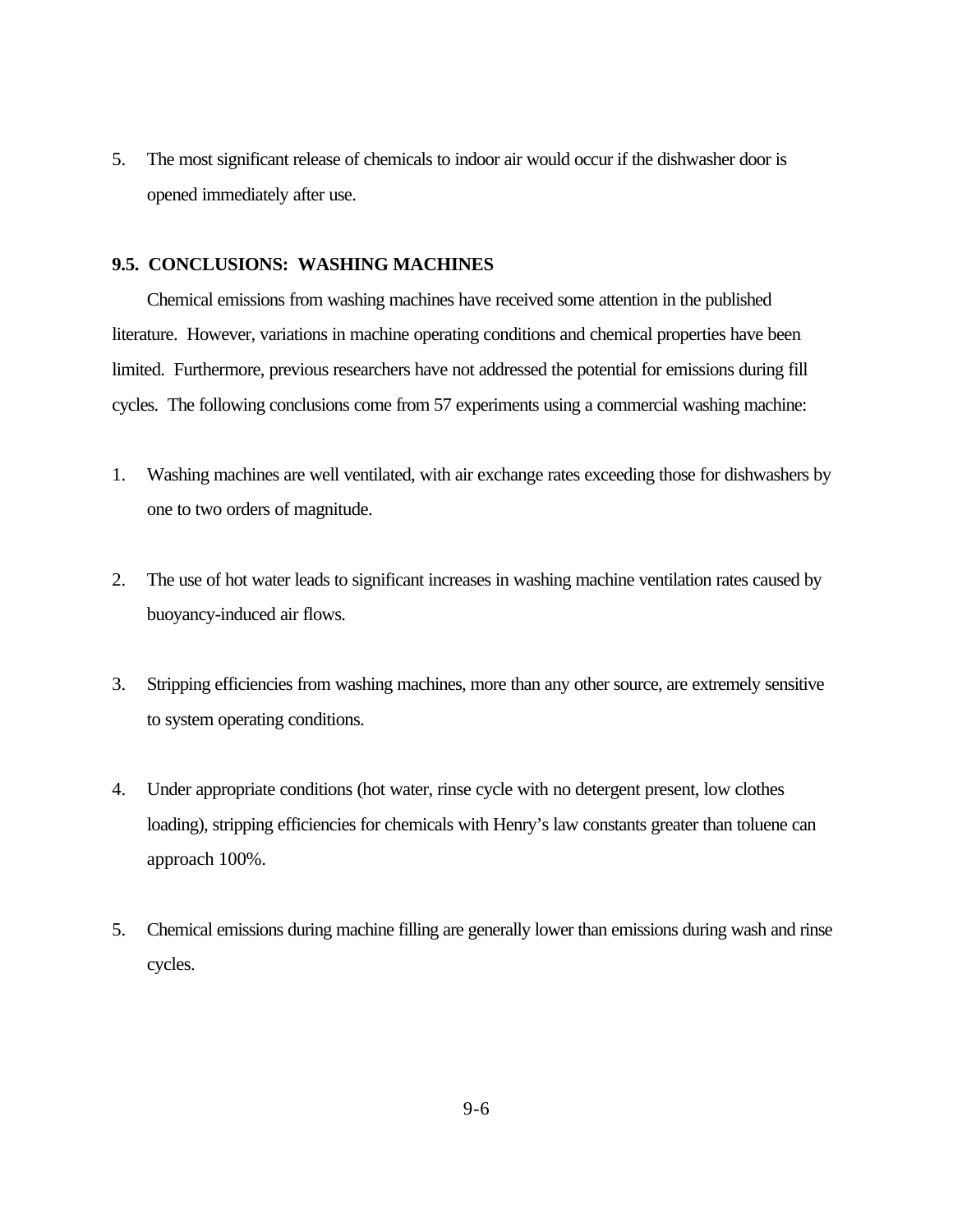6. During wash and rinse cycles, gas-phase resistance to mass transfer is important for all chemicals with Henry's law constants less than or equal to  $H_c$  for ethylbenzene.

#### **9.6. CONCLUSIONS: BATHTUBS**

Previous research has focused on volatilization of chemicals during shower events. The argument for such studies is that, unlike other sources, showers lead to potentially significant human exposure. However, this is also true for bathing, that is, volatilization from bathtubs to indoor air. For this study, 17 experiments were completed to assess chemical volatilization during the filling of bathtubs, during bathing events, and for applications in which water enters a tub and is allowed to flow directly into an open drain. Significant conclusions are listed below:

- 1. Chemical stripping efficiencies are similar during flow-through, filling, and bathing events. Here, bathing refers to volatilization from the water surface with mild agitation of the water over a 20 minute event.
- 2. Stripping efficiencies are more sensitive to chemical properties, particularly Henry's law constant (H<sub>c</sub>), during tub filling than during flow-through or surface volatilization events. This is because of the significant degree of air entrainment that occurs as the water jet impacts the underlying bath pool. Diffused air bubbles promote gas-liquid mass transfer, that is, chemicals transferred from liquid to bubbles. This transfer mechanism is sensitive to  $H<sub>c</sub>$ , as accumulation of chemical mass in bubbles can lead to an approach to chemical equilibrium for compounds with low H<sub>c</sub>. Furthermore, gas-phase resistance to mass transfer tends to be more significant when air bubbles are present. This fact is consistent with the relatively low value of  $k_g/k_l$  for fill events.
- 3. Combined stripping efficiencies for fill and bathing events are slightly lower, but comparable, to those associated with shower events. Not included in the bathtub estimate are emissions from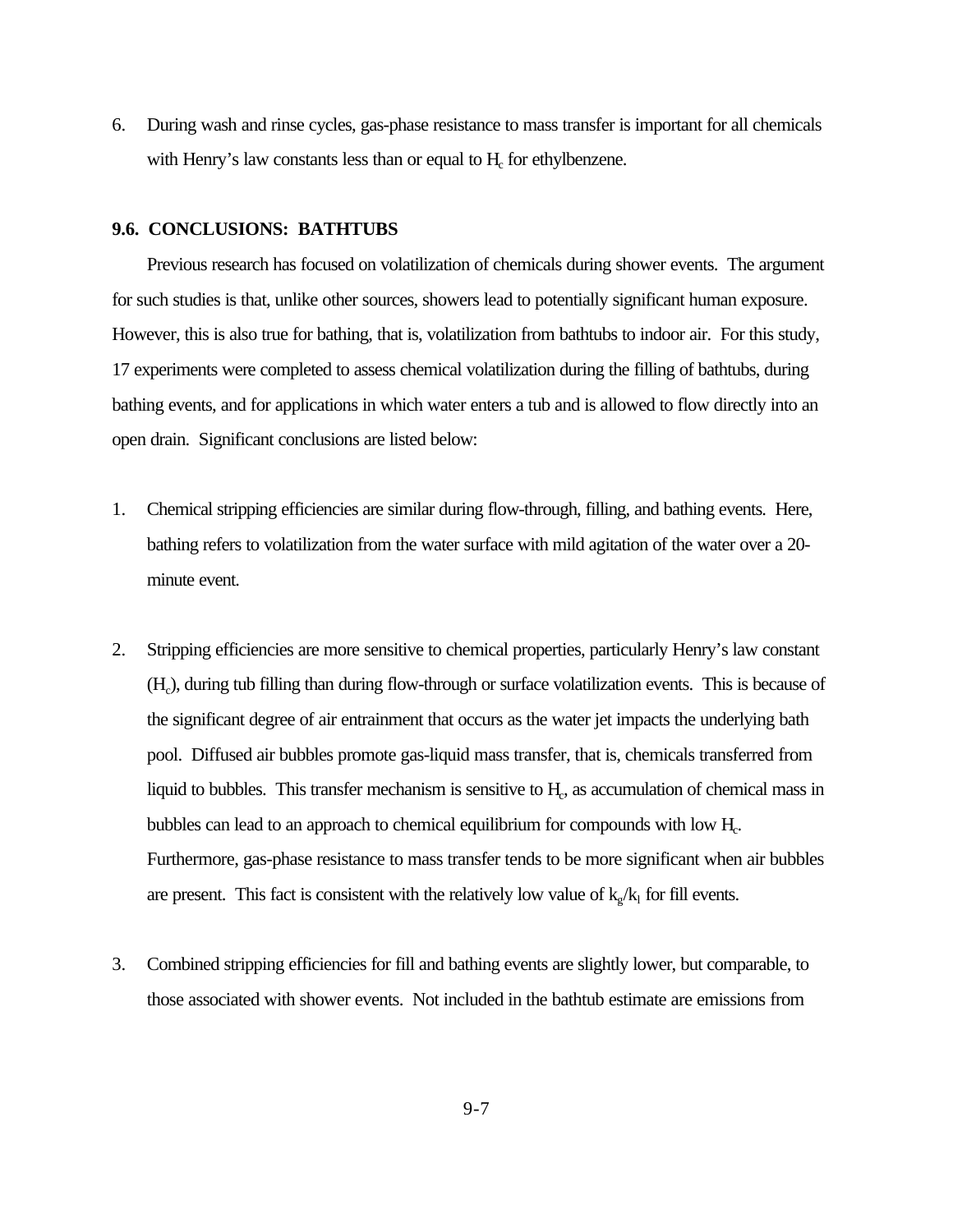water flowing through the tub when attempting to attain a water temperature appropriate for bathing.

4. Because of the longer exposure times, chemical emissions during the use of bathtubs may be as, or more, significant than during showers, in terms of human inhalation. This is particularly important given that small children are typically washed in bathtubs rather than showers and are generally more sensitive to chemical exposure than are healthy adults.

# **9.7. RECOMMENDATIONS FOR FUTURE RESEARCH**

The research described herein has increased the existing knowledge base associated with chemical volatilization from water to indoor air. A natural progression would be to use the results of this study to complete an integrated exposure assessment for various water contaminants and water usage scenarios. The assessment should include bounds that account for uncertainties in mass transfer parameters and other relevant exposure factors. However, based solely on the findings of the study described in this report, recommendations for future research are as follows:

- 1. The database that now exists for volatilization during showers is large. Additional research related to chemical volatilization during showers is not recommended. However, information regarding aerosol formation and the associated impact on chemical volatilization for showers and other relevant sources is warranted.
- 2. Currently, there is a lack of information on Henry's law constants at elevated temperatures for most potential drinking water contaminants. As shown by this work, the total mass emissions from several sources are highly dependent on this parameter and could be significantly over- or underestimated for these chemicals. Additional research is needed to determine Henry's law constants at water temperatures ranging from 30°C to 60°C.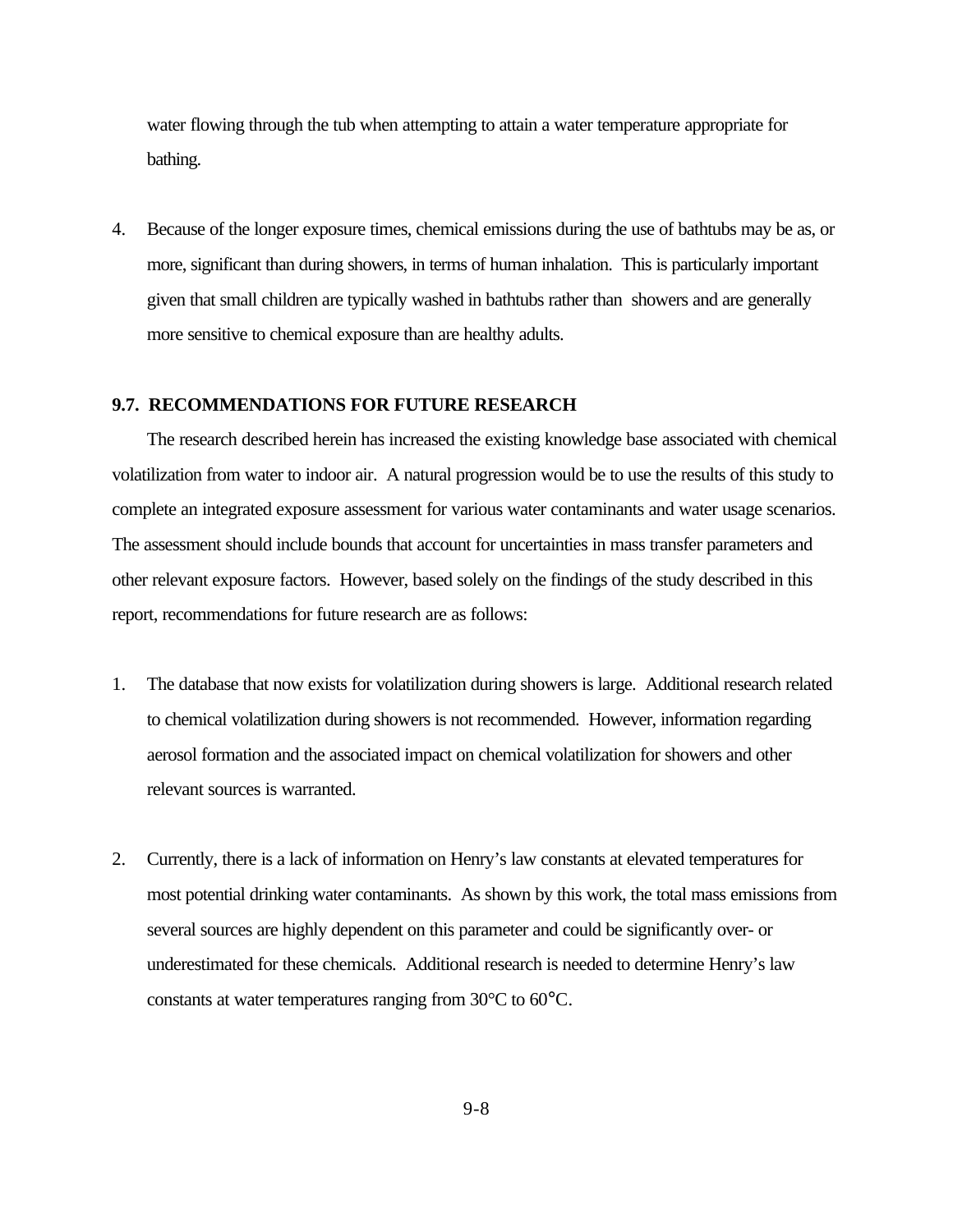- 3. The results of this study suggest that volatilization during the use of bathtubs may be as, or more, significant than during showers in terms of human exposure, particularly for small children. Additional research may be warranted to improve estimates of chemical volatilization from bathtubs, including an assessment of the effects of soap films on retardation of mass transfer. Furthermore, additional studies should be completed to better simulate the kinetic energy imparted on bath water by human bathing activities.
- 4. The database that has been generated for dishwashers is novel and suggests that chemical equilibrium is achieved rapidly between the water and the dishwasher headspace. As such, the rate of air exchange between dishwasher and room atmospheres is a critical parameter. In this study, that rate was quantified for a commonly purchased commercial dishwasher. It would be beneficial to repeat a series of air exchange experiments on several commercially available dishwashers. These experiments could be used to quantify a range or distribution of air exchange rates.
- 5. Washing machines may need the greatest amount of additional research based on the range of experimental results achieved for a single washing machine, and the potential for nearly complete volatilization of many chemicals. Specific research should focus on improved estimates of headspace air exchange rates, particularly during the use of hot water, and the formation of chlorination by-products during the use of sodium-hypochlorite containing bleaches. The latter was not studied as part of this research effort, but was previously documented by the principal investigator of this project. Additional washing machine designs should be considered, including upright machines (vertical door) such as are often used in laundromats.
- 6. Several additional sources of chemical volatilization from water to indoor air were not studied during this research effort and are deserving of future experimental work. These include toilets,